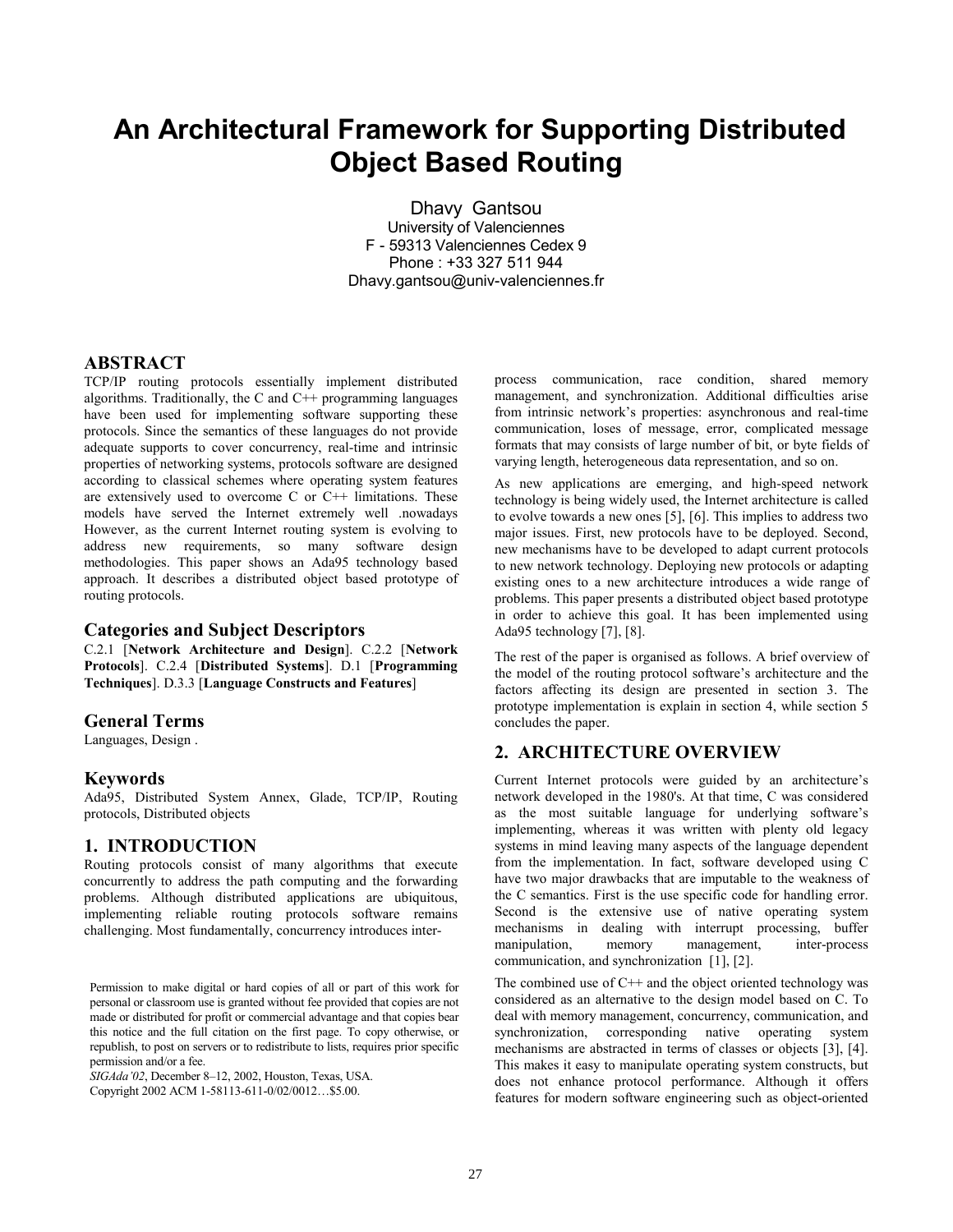programming, exception handling, and templates, C++ lacks strong typing, concurrency, real-time, and distributed programming supports. Thus, concurrency and related critical aspects like timer management are handled using low-level operating system mechanisms. As result, software components involving concurrency are less efficient than those implemented using Ada95.

Another difficulty that is common to networking software design and has strong influence on the implementation of routing protocols is the complicated data formats. Routing protocol entities exchange data that consist of a number of bit fields of varying length. In C/C++ protocol implementation these fields are declared using simple types. Specific rules are needed in order to provide mapping between the logical view and the realistic packets [1], [2]. This is time consuming and prone to errors. The use of standard Ada95 typing, namely record and representation clause, avoids dealing with irrelevant complexities due to conversion needed for mapping, while providing a realistic packet formats.

The evolution of Internet from a homogeneous group of academic researchers to a broad set of participants reflects contradictory interests and objectives. This situation leads to a variety of issues. Implementing software for addressing these issues requires techniques and mechanisms that are exceeding the ability of design approaches based on C or C++. Among these issues are:

•the desire of many edge networks to be connected to several Internet Service Provider (ISP). For a routing entity, being ''multihomed'' means the ability to resolve physical, logical, and policy constraints.

• user empowerment : the ability for each internet user to have control over routing. Achieving this goal requires to answer following questions:

(i)How to design inter-domain routing system if, in contrast to today's Internet, the routing system is called on to resolve physical, logical, and policy constraints ?

(ii)how to design protocols if routing and management are under the control of the user ?

(iii) which methodological approach to use ?

Parts of issues related to (i) and (ii) can be addressed if we answer the latest question which is concerned with the structure and the behaviour of the main routing system.

''Multihoming'' and user ''empowerment'' mean the placement of user controllable functionality in the routing node of a network. In contrast to current architecture, this highlights the fact that the entities of the routing system are active parts and so, they behave as communicating entities of a distributed system. In turn, this leads to conclude that related issues have to be addressed like those encountered in distributed computing environment. To take advantage of object-oriented techniques, we model the routing system in terms of distributed objects.

Another difficulty that a routing protocol implementation has to resolve is the network byte-ordering problem. These problem results on different data representation formats due to different

hardware. For instance, on RISC processors that are built into Unix server the highest significant byte of a 32 bits integer is at the end of a four-byte sequence. The same integer has its lowestsignificant byte at the end of the sequence on an Intel-based Windows NT machine.

This co-existence of two alternative data representation requires to encode/decode data before/after they are exchanged among hosts that may possess heterogeneous processor byte-orders. To enable network byte-order, sequential C/C++ protocol implementation have to manually do a considerable amount of byte and word swapping [1]. This is time consuming and prone to errors. In distributed object-based software, designer have not to worry about resolving data heterogeneity since network byte-order is carried out by the target middleware, provided it performs the presentation layer functionality. Unlike the Ada95 reference manual, which does not require a distributed system annex (DSA) implementation to support system heterogeneity, but like other implementation [9], [10], [11], [12], Glade [8] offers a set of XDR-like operations performing network byte-order.

Above all, software efficiency depends on the semantics of programming language used for the implementation. Although it is not commonly used in for implementing networking software, we have chose the Ada95 technology for several reasons. Besides strong typing, Ada95 combines object orientation, concurrency, real-time, exception handling, generic, and language interfacing facilities within a single language framework. Thanks the strength of its semantics, a lot of issues related to C/C++ implementation of routing software are easily addressed on the language level. In addition to offering a variety of principles, methods and tools that help to alleviate much of the complexity associated with network programming in C or C++, Ada95 provides the Distributed System Annex (DSA) for implementing distributed application. For this end, we have used :

• Glade, a freely available, open-source middleware allowing the implementation of both distributed applications using remote procedure calls or distributed object-based applications. Glade is built on top of

• gnat which also is a freely available, open-source Ada95 compiler. On of the salient aspect of Glade is that it allows the user to develop his application the same way whether the application is going to be executed on a network of PC and/or workstations, or on a single processor.

For distributed execution, the model uses

•Remote\_call\_interface (RCI)**,** 

•Remote types (RT), and

•Shared\_passive (SP) categorized Glade partition as objects [10]. Communication between objects may be synchronous or asynchronous. It is supplied by :

•Remote Procedure Calls for RCI partitions.

•Remote objects invocation for RT partitions.

## 3. PROPOSED ARCHITECTURE

This section shows how a part of the proposed architecture can be used to implement distributed object-based routing protocols. We have chosen the OSPF [13] routing protocol since its